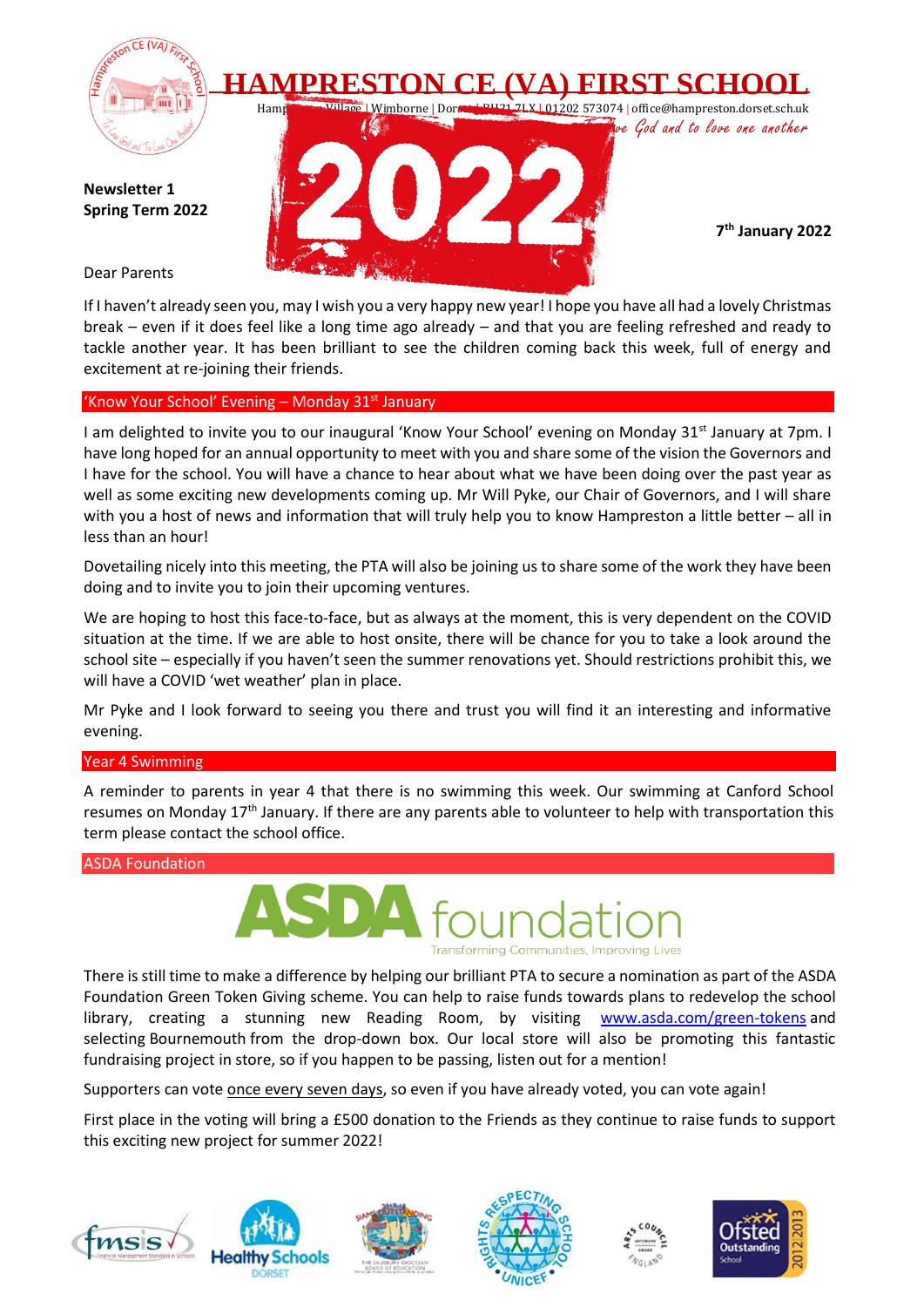No doubt you will have seen in the news recently the changes to government guidance around isolation periods and PCR testing.

From Monday, you will no longer need a confirmatory PCR test following a positive lateral flow device (LFD) test. You should report any positive test results using the NHS reporting portal [\(https://www.gov.uk/report](https://www.gov.uk/report-covid19-result)[covid19-result\)](https://www.gov.uk/report-covid19-result) to enable the NHS contact tracing team to help identify close contacts. Please also notify the school immediately to aid our own processes and work with the Dorset Public Health Team. If you have any queries, please contact 119.

In addition to this change, the self-isolation period rules have changed. Self-isolation due to a positive test result may now end on day 7 following **2 negative LFD tests**. These must be taken on **day 6 and day 7** of the isolation and **must be 24 hours** apart. If both tests are negative, your child may return to school on day 8, but it is advised that LFD tests continue to be taken on days 8-10. Below is a flow chart to help you try and decipher that this might mean for you:



If on day 7 other members of the household are still testing positive, we would welcome a conversation to offer further advice on your child's return. Please contact the Mrs Pitchforth or Mrs Bentley in the office.

Thank you, as always for your amazing support as we navigate these turbulent times.

Whatever you are doing this weekend, I hope you have a good one. Keep safe!

Yours sincerely,

in Will

**Mr. T. Williams Headteacher**

To Love God and to Love one another